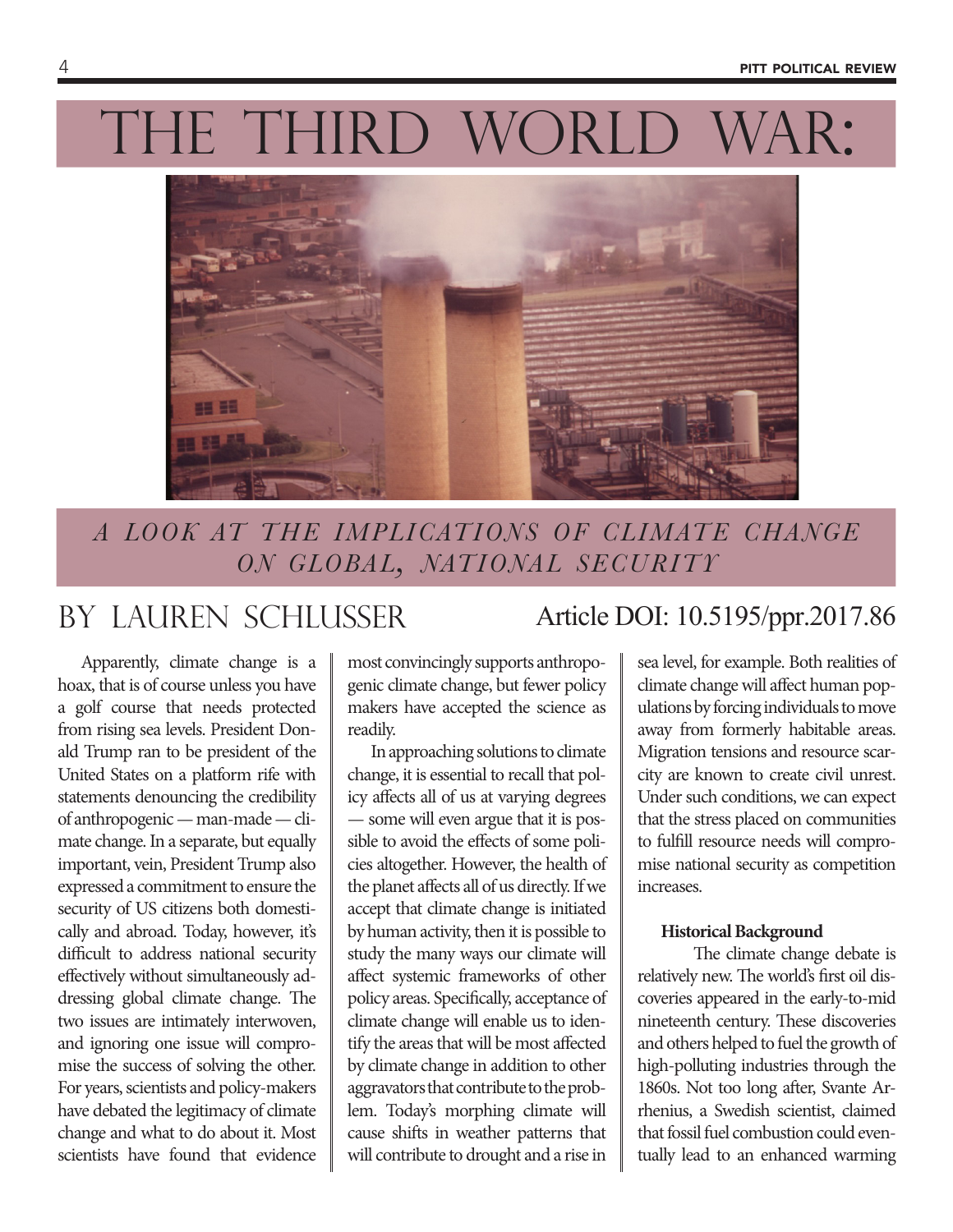in global temperature.<sup>1</sup> Arrhenius, in conjunction with American geologist Thomas Chamberlin, calculated that humans could raise the temperature of the Earth by adding carbon dioxide to the atmosphere through the burning of fossil fuels.2 However, this theory went unconsidered by the mainstream for nearly a century until the experiments of Gilbert Plass, a Canadian physicist, in the 1950s. Plass measured infrared radiation, carbon dioxide concentrations, and the absorption of infrared radiation by carbon dioxide and water vapor. Concluding in 1955 that carbon dioxide intercepts infrared radiation, which would otherwise be transferred to space. Failure to transfer this radiation to space allows excess radiation to warm

Earth's atmosphere.<sup>3</sup>

While Plass published his findings, an American scientist, Charles Keeling, began to measure levels of carbon dioxide concentrations in the atmosphere.<sup>4</sup> Keeling found that carbon dioxide concentrations undergo daily cycles reflecting the influences of photosynthesis, respiration, and atmosphere mixing.<sup>5</sup>

In 1958, with the support of Harry Wexler of the US Weather Service and Roger Revelle of the Scripps Institution of Oceanography, Keeling embarked on a project to survey the atmospheric concentration of carbon dioxide on a global scale.6 Keeling hypothesized that Svante Arrhenius' suspicions about carbon dioxide and warming temperatures could be supported with

substantial data collection. Global concentrations were measured using mass spectrometry technology at the Mauna Loa Observatory and other land stations around the globe.<sup>7</sup> Within a few years, Keeling and his team collected enough data to show that atmospheric carbon dioxide was increasing. The record of these concentrations is now known as the "Keeling Curve" and it shows that global levels of carbon dioxide vary seasonally; carbon dioxide levels drop during spring and summer months for photosynthetic activities and levels rise in the winter after most vegetation dies off. Though more importantly for today's climate debates, the Keeling Curve effectively shows that atmospheric carbon diox-

Mauna Loa Observatory, Hawaii Monthly Average Carbon Dioxide Concentration



ide concentrations have consistently increased from 315 parts per million (ppm) in 1958 to over 400 ppm present day.<sup>8</sup>

Figure 1: The "Keeling Curve" is a measure of global carbon dioxide concentrations from the year 1958 to present. The curve shows seasonal changes in carbon dioxide concentra-

tions and shows that the global average of carbon dioxide concentrations has increased over the past six decades.*<sup>9</sup>*

#### **Scientific Evidence**

While it is reasonably likely that the planet will experience irreversible changes because of climate change, climate scientists do not yet know to what extent these changes will occur. The Intergovernmental Panel on Climate Change, or IPCC, has published five assessment reports regarding the effects of climate change. The most recent report published in 2015 offers four possible climate projections. These projections are known as Representative Concentration Pathways (RCPs), and the IPCC has listed

> the projections as RCP 2.6, RCP 4.5, RCP 6.0, and RCP 8.5.10 The RCP 2.6 projection represents aggressive efforts to curb greenhouse gas emissions so that they are dramatically reduced from current levels by the year 2100, while RCP 8.5 follows a "business as usual" path and allows greenhouse gases to rise into the year 2100.<sup>11</sup> The other two projections fall somewhere in between these two extremes. RCP 8.5 uses strong mitigation standards to predict that the average global tempera-

ture will rise 0.2-1.8 degrees Celsius by the year 2100.12 If world governments implement moderate mitigation efforts, RCP 4.5 and 6.0, temperature may rise 1.1-3.1 degrees Celsius.13 If no efforts are made to curb greenhouse gas emissions, scientists expect an average warming of 2.5 to 4.6 degrees Celsius.14 However, it is important to recognize that the climate will change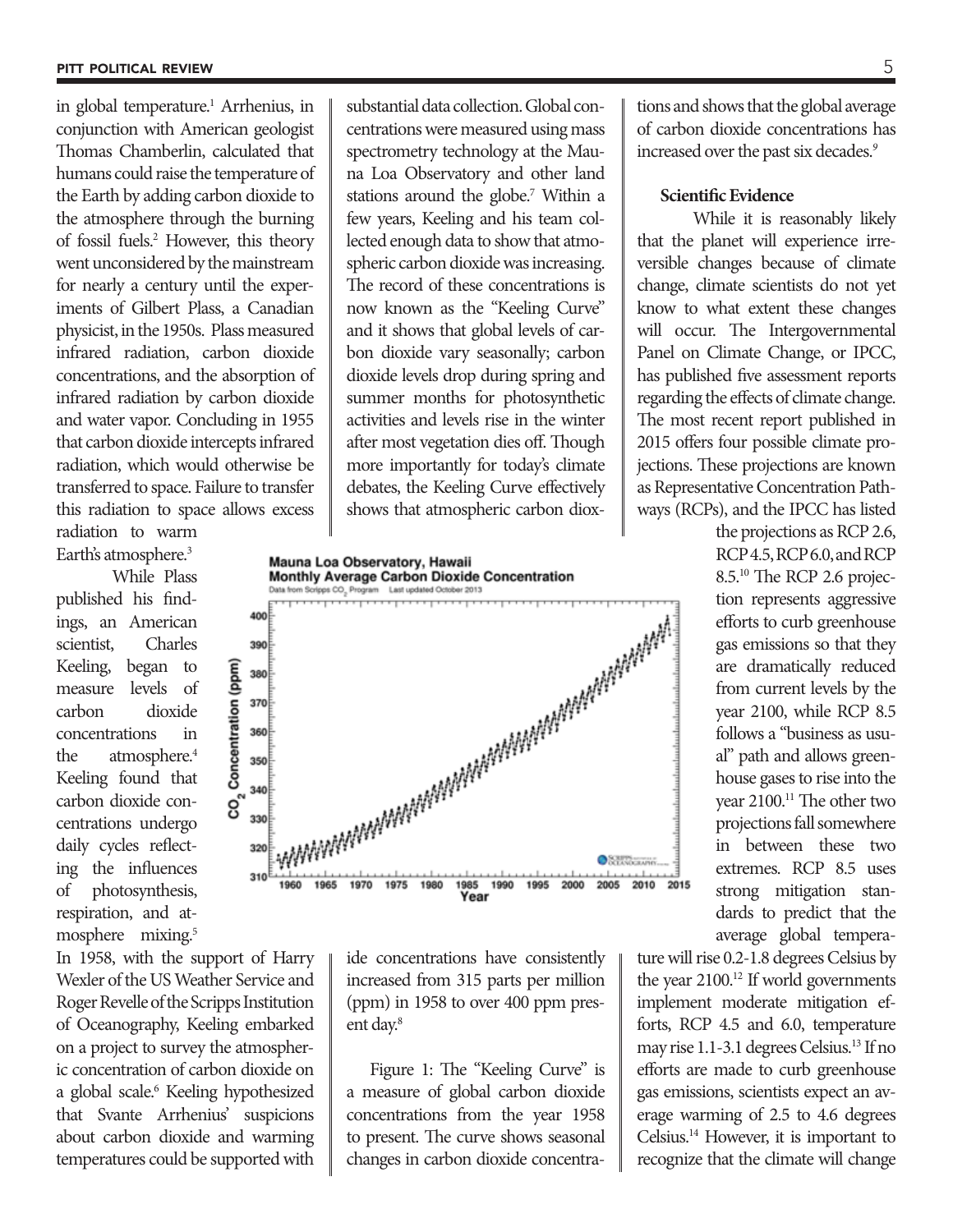even though the degree of severity is unknown due to the models' dependence on the cooperation and environmental efforts of states.

Part of the difficulty in assessing the future impacts of climate change — and in convincing the public of the risks of climate change — is the accuracy of climate models. To assess the risk that climate change poses to the planet, it is first useful to analyze the past IPCC projects to see how they compare to actual data. If the predicted projections and actual data align, there is good reason to believe that the IPCC projections will continue to be accurate for future years as well. The IPCC began making assessments in 1990, and these projections have aligned with actual data for the last 25 years for atmospheric carbon dioxide, average global temperature, mean sea level rise, and sea ice extent.15 In its summary for policy makers, the IPCC notes that it is "very likely" that the number of cold days and nights has decreased and the number of warm days and nights has increased on a global scale" since 1950.16 Some dissenters argue that recent years have been cooler than the initial IPCC projection and thus provide evidence against the warming planet theory. However, this perceived cooling is a temporary effect of random natural climate factors like regular El Nino cycles, volcanic eruptions, and other unpredictable natural factors,<sup>17</sup> and such an argument ignores the abundant data that supports the claim that colder days have become less common over the past half-century.

Beyond simply warming the planet, climate change presents a host of complex issues for the planet. Climate change has the power to affect many ecological processes, but the most obvious changes appear in the form of melting sea ice, sea level rise, changes in oceanic thermohaline circulation, and alterations of broad climate patterns. Let's begin by looking at the how oceans are affected by a warming planet. The oceans store more than 90 percent of the heat that is associated with greenhouse gas global warming,18 but the IPCC also notes specifically that the upper 700 meters of the ocean stores 60 percent of the

 **Climate change has the power to affect many ecological processes, but the most obvious changes appear in the form of melting sea ice, sea level rise, changes in oceanic thermohaline circulation, and alterations of broad climate patterns.**

> net energy increase in the climate system.19 This data was collected over a forty-year period from 1971 to 2010.

> Warming of the air and oceans, especially in the upper portions of the oceans, directly limits oceanic ice extent. Sea ice plays a critical role in regulating the Earth's climate system. Ice covers on the surface of the ocean serve to insulate the ocean by preventing heat loss and regulating the momentum of gas exchanges between the atmosphere and the ocean. Moreover, the growth and shrinking of sea ice creates variations in "salt ejections" otherwise known as local salinity. Changes in local salinity alters the density structure of the waters and thereby modify regional circulation. These regional effects feed into global systems and can alter climate on a broader scale through looping mechanisms.<sup>20</sup> Satellite images from the Goddard Institute

show that average Arctic sea ice extent has decreased each year since the records began in 1979.<sup>21</sup> Specifically, the IPCC reports with high confidence that since 1979, this sea ice has melted at a rate that decreases ice extent by 3.5 to 4.1 percent per decade.<sup>22</sup> It is likely that these trends will continue to amplify through feedback mechanisms. To elaborate, ice and snow are surfaces that have a high albedo — a measure of reflectivity. Materials with high albedo are highly reflective and so reflect en-

> ergy back into the atmosphere and space. Albedo variances play a critical role in regulating the energy and thereby warming within the earth system. With less sea ice, the Earth's overall albedo is lowered which allows for greater planetary warming; additional warming can melt more ice, and the feedback relationship is amplified.

In addition to the effects that a warmer environment has on sea level, many scientists also believe that higher average global temperatures contribute to the alteration of standard weather patterns. This may mean that extreme weather events like tropical storms, extreme drought, and heavy rains may become more frequent as the climate is thrown into a series of temperature fluctuations. Diverse changes such as these are the result of the complex patterns of shifting rain belts, more vigorous cycling of water in a warmer atmosphere, and increasing evaporation from the Earth's surface.<sup>23</sup> Moreover, rising temperatures and shifts in climate patterns will significantly affect the world freshwater supply. Increased temperatures not only mean increased rates of evaporation, but also subject freshwater bodies to algal blooms which contaminate human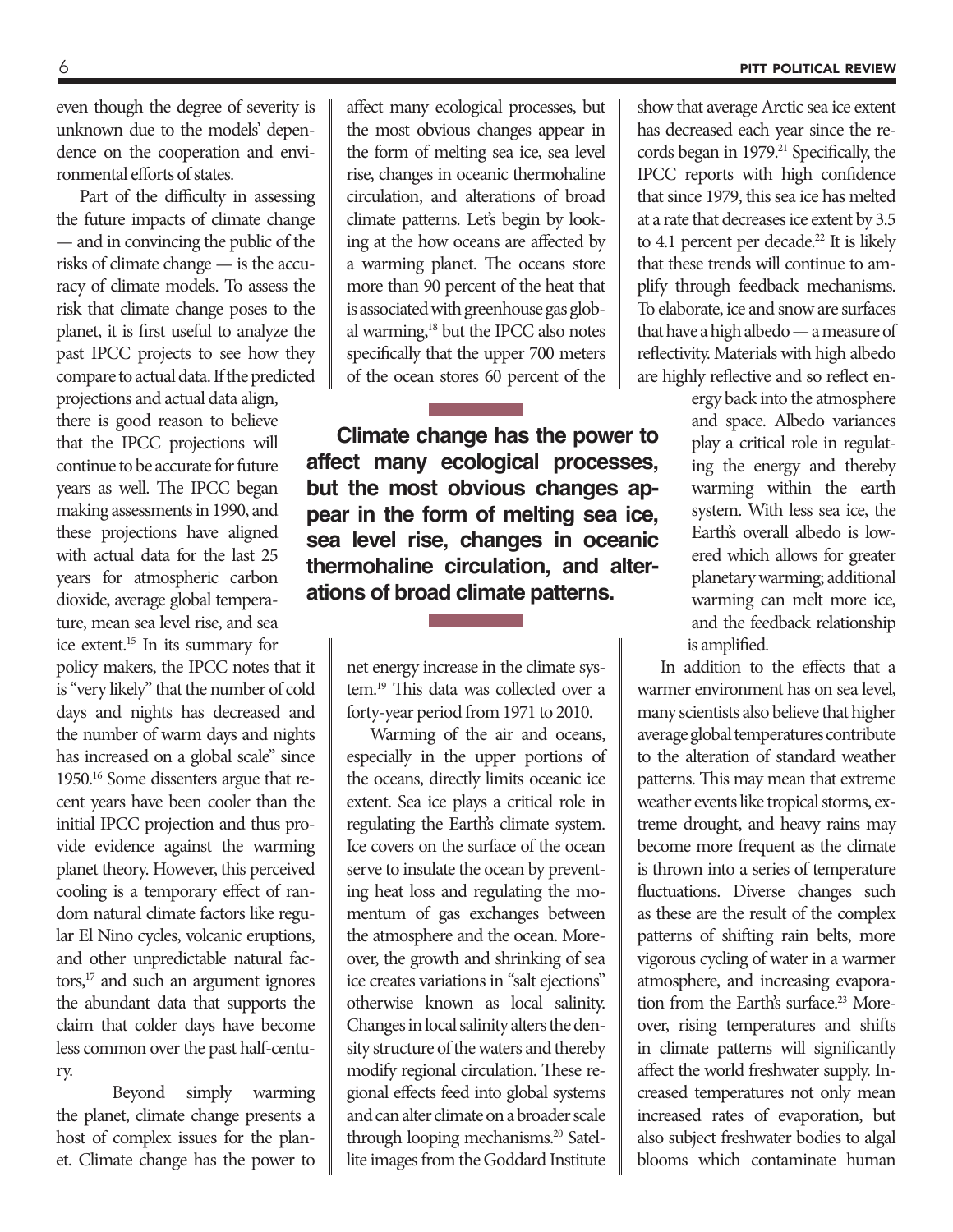drinking water.<sup>24</sup> The algal blooms can be corrected, but not without proper regulation and extensive economic involvement. Of course, all of these effects are only primary — not systemic — responses to climate change.

### **Systemic Responses to Climate Change**

While scientists feel that the immediate effects of climate change warming, changing climate patterns, and sea level rise — are sufficient to raise concern for our planet's health and our personal safety, the rest of the population is not wholly convinced. However, the secondary and tertiary effects of climate change should worry global leaders and citizens. Recall that climate change likely will cause the planet to warm, which even on its own leads to several ecological responses. Firstly, higher sea levels resulting from a warmer planet lead to more flooded coastlines. Presently, the IPCC estimates that coastal areas could be affected by sea levels that rise anywhere from one to 10 meters; the amount of regional rise depends on geographical location as it is difficult to calculate average global rise.25 This is a major issue for many people because 10 percent of the world population lives in coastal and low-lying regions where the elevation is within 10 meters of sea level; in some regions, like Bangladesh, upwards of 50 percent of the population live along the coast.<sup>26</sup> Secondly, warming of the planet leading to disruptions in normal climate profiles and weather patterns will have several implications. Specifically, the IPCC notes that hot and dry regions of the world will become hotter and drier, while rainy regions will likely experience increases in severe storms.27 Overall, moving toward these extremes will make it more difficult to secure freshwater

supplies for human consumption and agricultural practices. Without substantial water supplies, significant portions of the population will suffer from drought and food shortages.

#### *Sea Level Rise in Bangladesh*

As early as 2009, scientists at Columbia University expressed concerns that by the middle of the twenty-first century, people may be fleeing coastal areas and river banks due to increases in flooding frequency.28 In a report that year, Columbia researchers used data from extreme weather events that severely damaged Bangladesh in 2007. A tropical storm devastated the nation, causing 3,363 flood-related deaths and displacing an additional 10 million people.29 Crop yields for that year also dropped by 13 percent due to unfavorable weather. Bangladesh is unique in its vulnerability to flooding —the nation contains seven major rivers and over 200 minor rivers.30 Because of this geography, Bangladesh is expected to be most affected by rising sea levels by 2050 despite its having contributed very little of greenhouse emissions that have led to today's climate change problem and sea level rise.31 It is expected that these rising seas will inundate nearly 17 percent of the land and will displace approximately 18 million people.<sup>32</sup>

To deal with the imminent deluge, the Bangladeshi government is raising levees, dredging canals, and pumping water to reduce the frequency of flooding in the lowest lying areas.33 Unfortunately, such practices today will only cause more harm in the long term.<sup>34</sup> Unfortunately, without help from other nations or international bodies, Bangladesh has few options. It is a nation stricken with poverty and lack of adequate infrastructure. Many of the nation's leaders do not believe that the rising sea levels

are a problem, but residents like Jahanara Khatun whose bamboo shack sits below sea level live with the problem daily. Khatun and many others struggle to maintain their subsistence farms because sea level is already encroaching and poisoning the water tables and crop fields.<sup>35</sup> Without the monetary means to migrate or get a new job, many individuals are trapped. One Bangladeshi man who was forced to leave his hometown commented on the condition of the new slum in which he is living, "All of us came here because of erosions and cyclones. Not one of us actually wants to live here."36

#### *Drought and Agriculture in Syria*

Changes in precipitation have clear effects on the water supply of a region. Syria serves as an excellent example. For the last two years, Syrians have fled to Turkey and Greece to escape ensuing violence and a lack of work at home. However, the Syrian conflict is not due only to poor governance and civil unrest; it has origins rooted in fundamental human needs. Political theorists argue that the unrest in Syria can largely be attributed to the nation's agricultural practices. In the 1970s, President Hafez al-Assad announced that Syria would strive for agricultural self-sufficiency,<sup>37</sup>far before climate change had become the hot button issue it is today. Although Syria has always been a relatively dry region, farmers had historically been able to drill wells to water their fields. Thus, no one doubted Syria's ability to irrigate more farmland. Over time, however, water tables dropped, and in 2005, the regime under President Bashar al-Assad made it illegal to dig new wells without a personally issued license from an official.38 Without means to drill new wells and as the drought increased due to a warming climate, fields became drier and farmers could no longer turn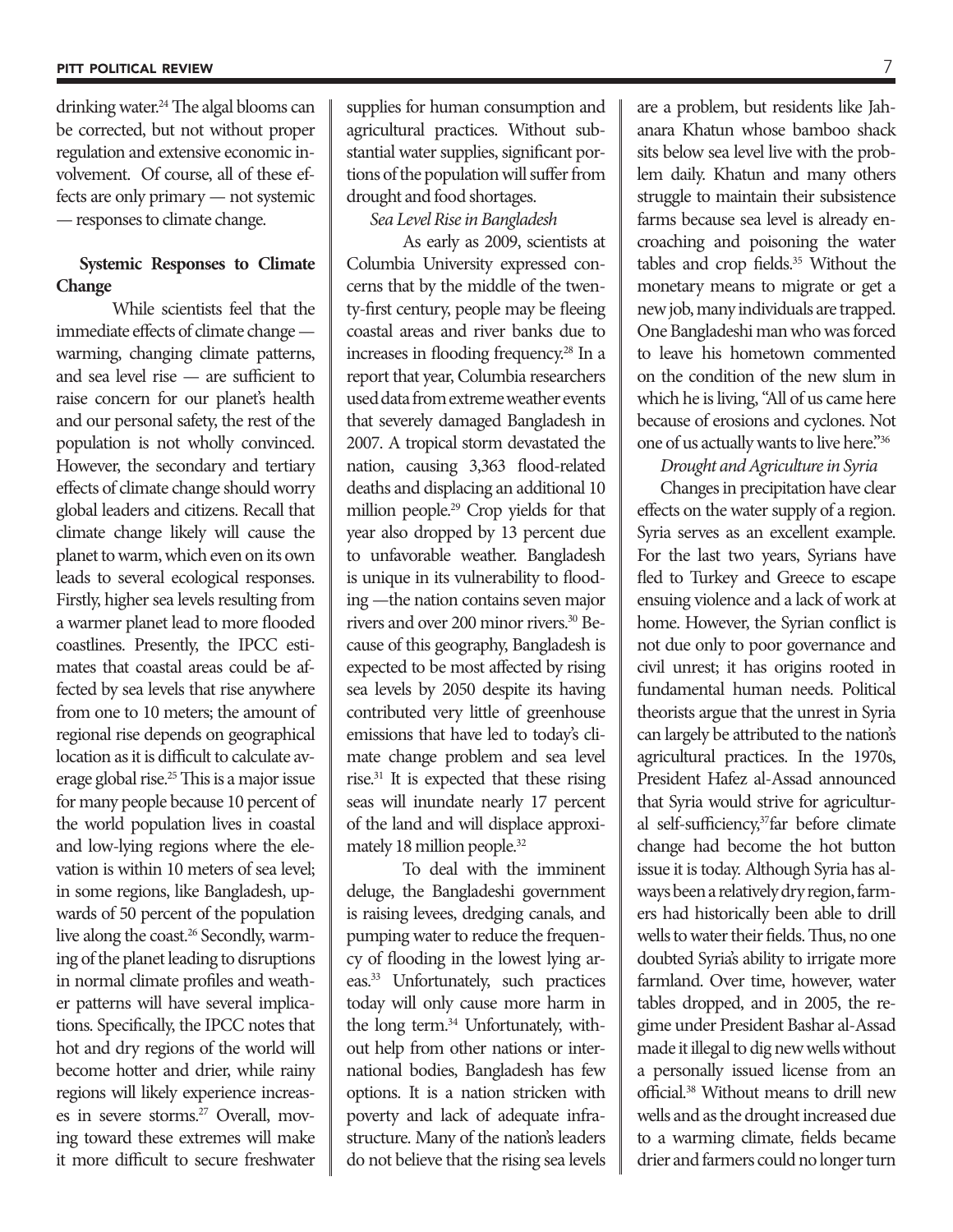a successful harvest. The water crisis had pushed frustrations to the limit. The luckiest farmers could stretch their resources for roughly three years, but after that, "they had no ability to do anything other than leave their lands" says Richard Seager, Columbia University professor and co-author on the *Proceedings of the National Academy of Sciences USA.*39 Finally in 2011, Syrian farmers and others affected by the water crisis were fed up. The Arab Spring bathed the Middle East and violence ensued.40

The United States' Interests

It is undoubtable that climate change has immediate impacts on human lives and international systems. The United States Military, in its most

recent Quadrennial Defense Review states that rising sea levels, escalating temperatures, and increasing numbers of severe weather patterns in combination with "other global dynamgovernments<sup>42</sup> as shown above in both Bangladesh and Syria.

The United States Department of Defense tasked the University of Maryland with researching climate change policies and the effect that climate change has on societies and national security.43 University of Maryland professor Elisabeth Gilmore, headed research that forecast civil conflict under different climate change scenarios. Her research concluded that "there are a number of plausible causal mechanisms…such as population exposure and human health, economic growth, [and] institutional capacity and governance" that could enhance the likelihood of conflict in areas affected by climate change.<sup>44</sup> The concern with has and will continue to have serious implications on our borders and international systems. The stresses that climate refugees create for nations is a serious matter of national security.

Why then, have governments, particularly the American government, been so ineffective at addressing the issue? Given the series of events that has transpired in the Middle East within the last ten years, it is difficult to not draw conclusions between climate change and potential national security implications. Recall that part of Syria's trouble with conflict stems from the citizens' inabilities to continue their livelihoods, namely subsistence farming. In their paper "Global Warming and the Arab Spring" Sarah Johnstone

| <b>Secondary Effects of Climate Change</b>  |                                                       |                                                                                                                                                                                                                           |  |
|---------------------------------------------|-------------------------------------------------------|---------------------------------------------------------------------------------------------------------------------------------------------------------------------------------------------------------------------------|--|
| <b>Physical Consequence of</b>              | <b>Social Consequence</b>                             | <b>Example</b>                                                                                                                                                                                                            |  |
| <b>Climate Change</b>                       |                                                       |                                                                                                                                                                                                                           |  |
| Sea Level Rise                              | Water contamination<br>Migration out of flooded areas | Flooding in Bangladesh affects the<br>most underserved populations.<br>Government spending to keep<br>floodwaters out is only putting a<br>bandage on a wound that needs<br>stitches and continuous medical<br>attention. |  |
| Changing Climate Patterns lead to<br>Drough | <b>Agricultural Production Declines</b>               | Many farmers in Syria have given<br>up their way of life because<br>farming is no longer a sufficient<br>career under drought conditions.                                                                                 |  |

and Jeffrey Mazo claim that there is good reason to link the Arab uprisings to foodprice inflation.<sup>46</sup> The Arab Spring gained sign i f i c a n t momentum in 2011.

ics, including growing, urbanizing, more affluent populations, and substantial economic growth" in up-andcoming nations like India, China, and Brazil, will devastate infrastructure, lands, and homes.<sup>41</sup> The review further stresses that damages to infrastructure, especially in developing nations, can compromise the stability of these developing nations. Poor infrastructure and damaged lands directly impact a nation's food and water supply; scarcity of these resources leads to increased competition which place additional burdens on economies, societies, and

climate change and national security is not that climate change has a direct impact on safety within nations, but the primary effects of climate change — drought, increased severity of natural disasters, and so forth — have great potential to place stress on social and economic institutions.45 Stress on such systems are amplified in developing nations because they do not have advanced coping mechanisms to deal with the change that climate change will bring about. Moreover, the migration of millions of individuals seeking to escape the effects of climate change

This same year, food prices surged in response to poor weather around the globe in 2010. China experienced record rainfall which cut the country's harvest by roughly 25 percent while drought plagued Russia, Ukraine, and Kazakhstan.47 Fires in Russia also cut wheat harvest by nearly 40 metric tons from 2010 to 2011<sup>48</sup>. With very little arable land and scarce water, the Middle East and North Africa imports more food per capita than any other region.<sup>49</sup> The region also relies heavily on Russian grains, so mounting drought from preceding years and the dramatic de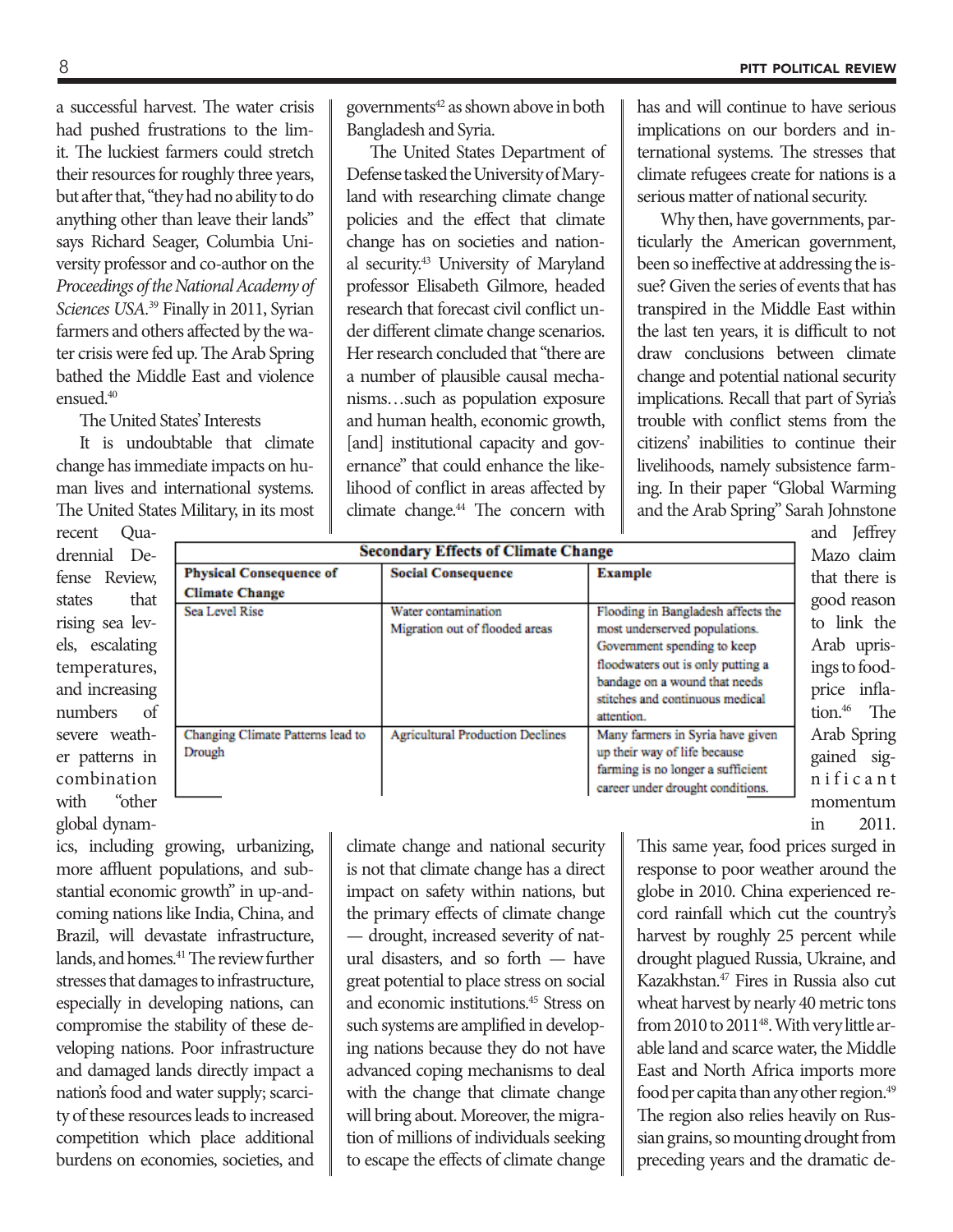cline in Russian grain supplies severely aggravated the Middle East's ability to feed its citizens. Citizens' inability to afford food directly contributed to riots in Syria, Algeria, and other regions.<sup>50</sup>

Conflict in the Middle East still rages in full force, and millions of individuals are fleeing the region for homes without volatile regimes and that are altogether safer and more stable. As more of these individuals leave, distribution of resources will shift and responsibility may be pushed onto the nations that host these refugees to effectively resettle them. However, not all nations are required to accept climate refugees; in fact, the 1951 United Nations "Convention and Protocol Relating to the Status of Refugees" does not technically include climate refugees as legitimate refugees because the doctrine was drafted at a time before climate change became a topic of debate.<sup>51</sup> However, in the 2016 Paris climate talks, many nations that are most affected by sea level rise and nations that have taken on a significant number of undocumented refugees had expressed interests in listing climate refugees as legitimate. For now, the status of these individuals is left to individual countries.

While the 1951 Convention on Refugees makes recommendations on handling the cases of refugees, there is no formal international police force to monitor these recommendations and guidelines. Lack of adequate control coupled with the United States' deep involvement in Middle East activity creates unique problems for American policymakers. As an economic leader, the United States pays nearly \$1.2 billion to the United Nations, effectively covering 22 percent of the organization's biannual budget.52 For reference, Japan is the UN's second largest source of funding, providing just under 10 percent of the budget.53 These numbers exclude other

UN operations like peacekeeping and agency funding; with these added costs, the US spends approximately \$3.3 billion per year to fund UN activities.<sup>54</sup> In short, the United Nations relies heavily on support from the United States. However, President Donald Trump and his administration have plans to cut UN spending by 40 percent.

Plans to realign the budget come at a time when the President has also announced plans to cut funding to the Environmental Protection Agency<sup>55</sup> while simultaneously expanding defense spending.<sup>56</sup> The President has repeatedly expressed concern toward the safety of the Middle East with his most recent actions being to impose a temporary ban on the immigration of individuals from predominately Muslim nations. Moreover, Trump has also shown that he is skeptical toward the effects of climate change, going as far to claim that he will cancel the Paris Agreement and that human-caused climate change is a hoax.57 If the President refuses to acknowledge climate change as an issue, he is effectively ignoring the role that climate change has as a catalyst for conflict in the Middle East.

Defense Secretary General James Mattis has stated that climate change is already destabilizing parts of the world.58 Mattis also noted that climate change impacts the stability of many of the areas that troops are stationed in and also notes that it is standard practice for the Combatant Commands to incorporate drivers of instability — such as climate change — into assessments of site stability before entering a new region.59 In effect, unstable regions compromise the safety of the troops; if it is possible to control for the stability of a region, then leaders ought to consider those factors. Because scientists have shown that climate change is primarily human-caused, the United States ought to take an active role in bettering the environment for civilian and troop safety.

 In addition to troop safety in conflict-stricken areas, the United States military is also concerned with the safety implications that climate change may have on our homeland. In 2007, the Council on Foreign Relations, a nonpartisan think tank, released a special report, "Climate Change and National Security: An Agenda for Action." The report addressed the implications that climate change has and may have in the future. It highlighted military officials' concerns toward the growing issue and offered insight as to how planetary changes would affect U.S. national security. To begin, climate change will directly impact the United States' ability to maintain its national security through the threat that rising sea levels pose to military bases across our nation. For example, the Homestead Air Force Base in Miami was so severely damaged by Hurricane Andrew in 1992 that it never reopened.<sup>60</sup> Additionally, a University of South Florida simulation found that the U.S. Southern Command, the center for strategic command for Latin America, is extremely vulnerable to severe storm damage with the changing climate.<sup>61</sup> If our nation's command centers are damaged or otherwise made incapable of operating at peak performance, the United States is placed in a vulnerable position and the country could be an easier target for political coercion or aggressive attacks.

Knowing that climate change will effectively undermine the emerging stability of developing nations, it is critical that the United States recognizes the reality of climate change and the implications it will have on trade, resource competition, and human migration. We cannot effectively address these issues without acknowledging the driving forces behind them. In an effort to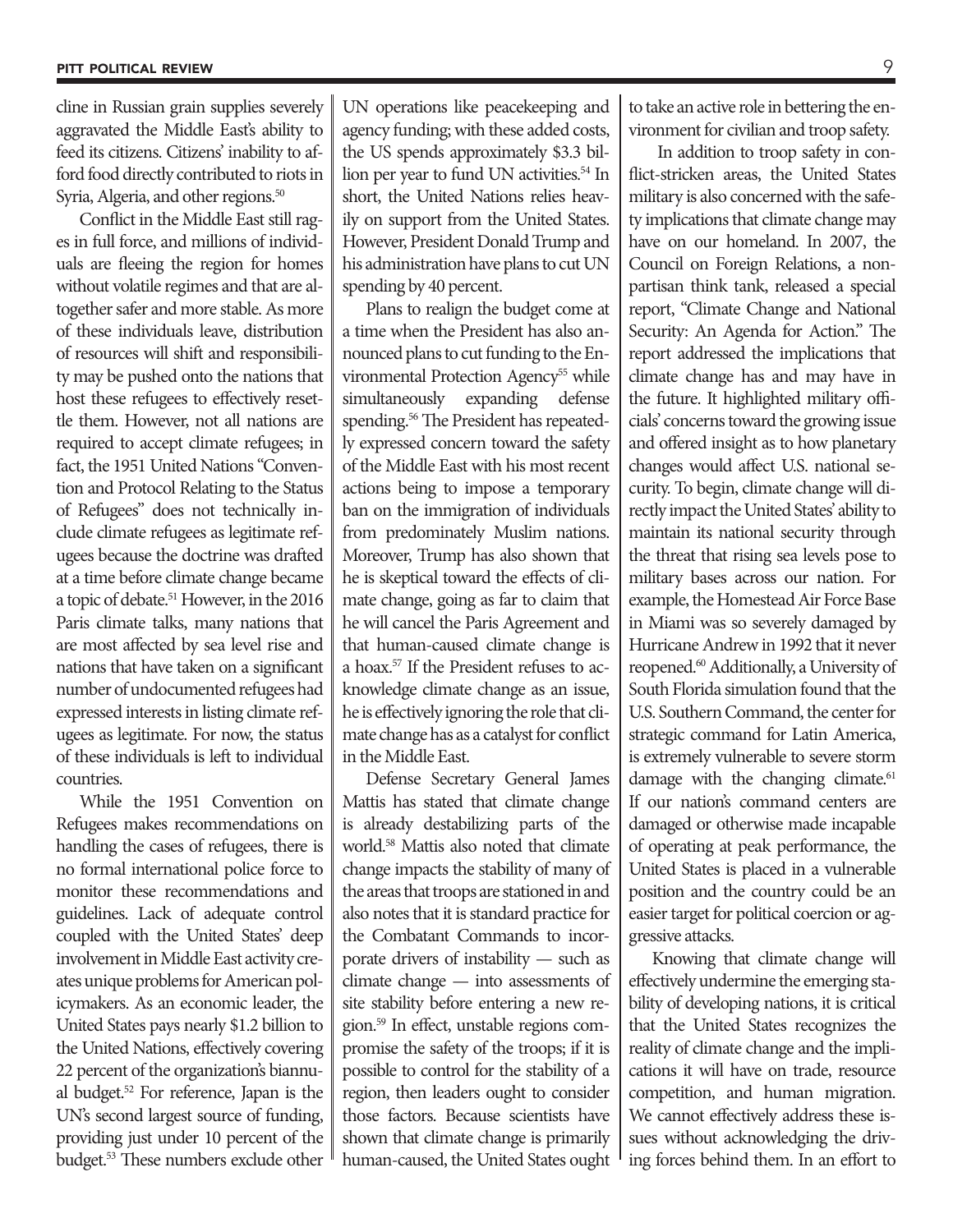maintain the security of our borders, everyone must remain sensitive to the interests of our fellow nations; failure to cooperate will have grave consequences not only for everyone on Earth, but for all future generations hoping to call this planet home as well.

1 Maslin, M, *Global warming: a very short introduction*, (Oxford: Oxford University Press, 2004).

2 Ibid.

3 Ibid.

4 "Charles David Keeling Biography." Scripps CO2 Program. Accessed March 15, 2017.

5 Ibid.

6 Ibid.

7 Ibid.

8 "Charles David Keeling Biography." Scripps CO2 Program. Accessed March 15, 2017.

9 Ibid.

10 Mann, Michael E., and Lee R. Kump. *Dire predictions: understanding climate change*. 2nd ed. (New York, NY: Dorling Kindersley, 2016), 98.

11 Ibid.

12 Ibid.

13 Ibid.

14 Ibid.

15 Ibid., 96.

16 Stocker, T.F., et al. "IPCC 2013: Summary for Policymakers" in *Climate Change 2013: The Physical Science Basis.* (Cambridge, UK and New York, NY: Cambridge University Press, 2013), 5.

17 Mann, Michael E., and Lee R.

Kump. *Dire predictions: understanding climate change*. 2nd ed. (New York, NY: Dorling Kindersley, 2016), 97.

18 Durack, Paul J., Peter J. Gleckler, Felix W. Landerer, and Karl E. Taylor. "Quantifying underestimates of long-term upper-ocean warming" in *Nature Climate Change* 4, no. 11 (Nature, September 2014), 999.

19 Stocker, T.F., et al. "IPCC 2013: Summary for Policymakers" in *Climate Change 2013: The Physical Science Basis.* (Cambridge, UK and New York, NY: Cambridge University Press, 2013), 8.

20 Vaughan, D.G. et. Al, "Observations: Cryosphere" in *Climate Change 2013: The Physical Science Basis,* ed. Stocker, T.F., et. al*.* (Cambridge, UK and New York, NY: Cambridge University Press, 2013), 323.

21 Lynch, Patrick, "2016 Climate Trends Continue to Break Records" (NASA, 2016).

22 Stocker, T.F., et al. "IPCC 2013: Summary for Policymakers" in *Climate Change 2013: The Physical Science Basis.* (Cambridge, UK and New York, NY: Cambridge University Press, 2013), 9.

23 Mann, Michael E., and Lee R. Kump. *Dire predictions: understanding climate change*. 2nd ed. (New York, NY: Dorling Kindersley, 2016), 132.

|  | 24 Ibid.       |
|--|----------------|
|  | 25 Ibid., 122. |
|  | 26 Ibid.       |